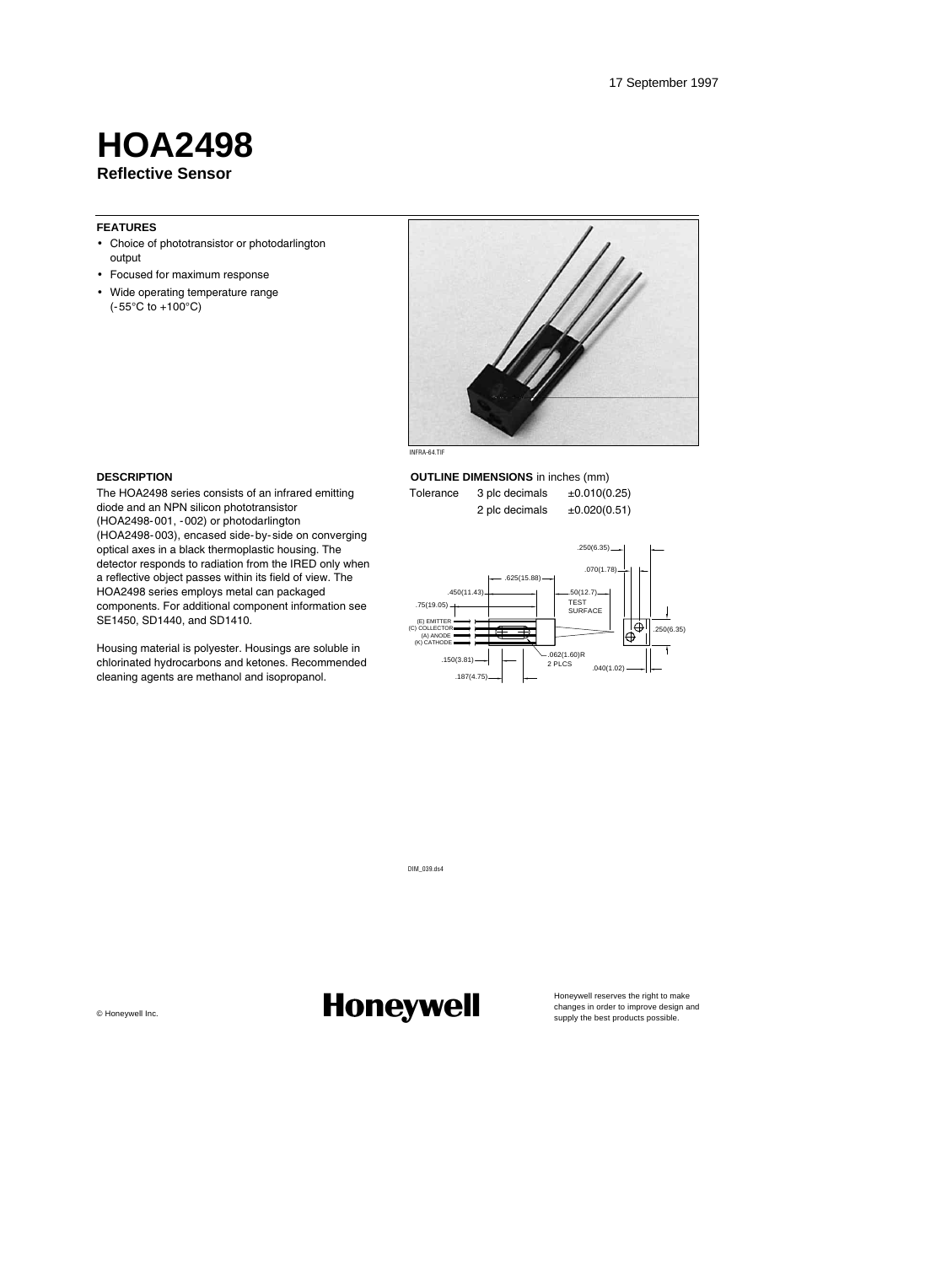# **HOA2498**

### **Reflective Sensor**

| ELECTRICAL CHARACTERISTICS (25°C unless otherwise noted) |                                |            |            |            |                |                        |
|----------------------------------------------------------|--------------------------------|------------|------------|------------|----------------|------------------------|
| <b>PARAMETER</b>                                         | <b>SYMBOL</b>                  | <b>MIN</b> | <b>TYP</b> | <b>MAX</b> | <b>UNITS</b>   | <b>TEST CONDITIONS</b> |
| <b>IR EMITTER</b>                                        |                                |            |            |            |                |                        |
| <b>Forward Voltage</b>                                   | $V_F$                          |            |            | 16         | $\overline{V}$ | $F = 20$ mA            |
| Reverse Leakage Current                                  | l <sub>R</sub>                 |            |            | 10         | μA             | $V_R = 3 V$            |
| <b>DETECTOR</b>                                          |                                |            |            |            |                |                        |
| <b>Collector-Emitter Breakdown Voltage</b>               | $V$ (BR)CEO                    |            |            |            | $\overline{V}$ | $lc=100 \mu A$         |
| HOA2498-001, 002                                         |                                | 30         |            |            |                |                        |
| HOA2498-003                                              |                                | 15         |            |            |                |                        |
| Emitter-Collector Breakdown Voltage                      | $V($ RR) ECO.                  | 5.0        |            |            | $\vee$         | $IE=100 \mu A$         |
| <b>Collector Dark Current</b>                            | <b>ICEO</b>                    |            |            |            | <b>nA</b>      | $VCE=10 V$             |
| HOA2498-001, -002                                        |                                |            |            | 100        |                | $I = 0$                |
| HOA2498-003                                              |                                |            |            | 250        |                |                        |
| <b>COUPLED CHARACTERISTICS</b>                           |                                |            |            |            |                |                        |
| On-State Collector Current                               | C(ON)                          |            |            |            | mA             | $VCE=5 V$              |
| HOA2498-001                                              |                                | 0.04       |            |            |                | $I = 30$ mA            |
| HOA2498-002                                              |                                | 0.16       |            |            |                | (1)                    |
| HOA2498 003                                              |                                | 20         |            |            |                |                        |
| <b>Collector-Emitter Saturation Voltage</b>              | VCE(SAT)                       |            |            |            | $\overline{V}$ | $I_F = 30$ mA $(1)$    |
| HOA2498-001                                              |                                |            |            | 0.4        |                | $Ic=5 \mu A$           |
| HOA2498-002                                              |                                |            |            | 04         |                | $Ic=20\muA$            |
| <b>HOA2498-003</b>                                       |                                |            |            | 11         |                | $Ic=250\muA$           |
| <b>Rise And Fall Time</b>                                | t <sub>r,</sub> t <sub>f</sub> |            |            |            | μs             | $Vcc=5 V, lc=1 mA$     |
| HOA2498-001, 002                                         |                                |            | 15         |            |                | $R_L = 1000 \Omega$    |
| HOA2498-003                                              |                                |            | 75         |            |                | $R_{L}$ =100 $\Omega$  |

Notes

Notes

……<br>1. Test surface is a front surface mirror (polished aluminum, 85% reflectance) located 0.50 in (12.7 mm) from the front surface of the device.

(25°C Free-Air Temperature unless otherwise noted)

Operating Temperature Range -55°C to 100°C Storage Temperature Range -55°C to 125°C Soldering Temperature (10 sec) 260°C **IR EMITTER** Power Dissipation 75 mW (1) Reverse Voltage 3V Continuous Forward Current 50 mA **DETECTOR TRANS. DARLINGTON** Collector-Emitter Voltage 30 V 15 V Emitter-Collector Voltage 5V 5V<br>
Power Dissipation 75 mW (1) 75 mW (1) Power Dissipation





Honeywell reserves the right to make changes in order to improve design and<br>supply the best products possible.

1. Derate linearly at 0.71 mW/°C above 25°C.

Honeywell **Moneywell**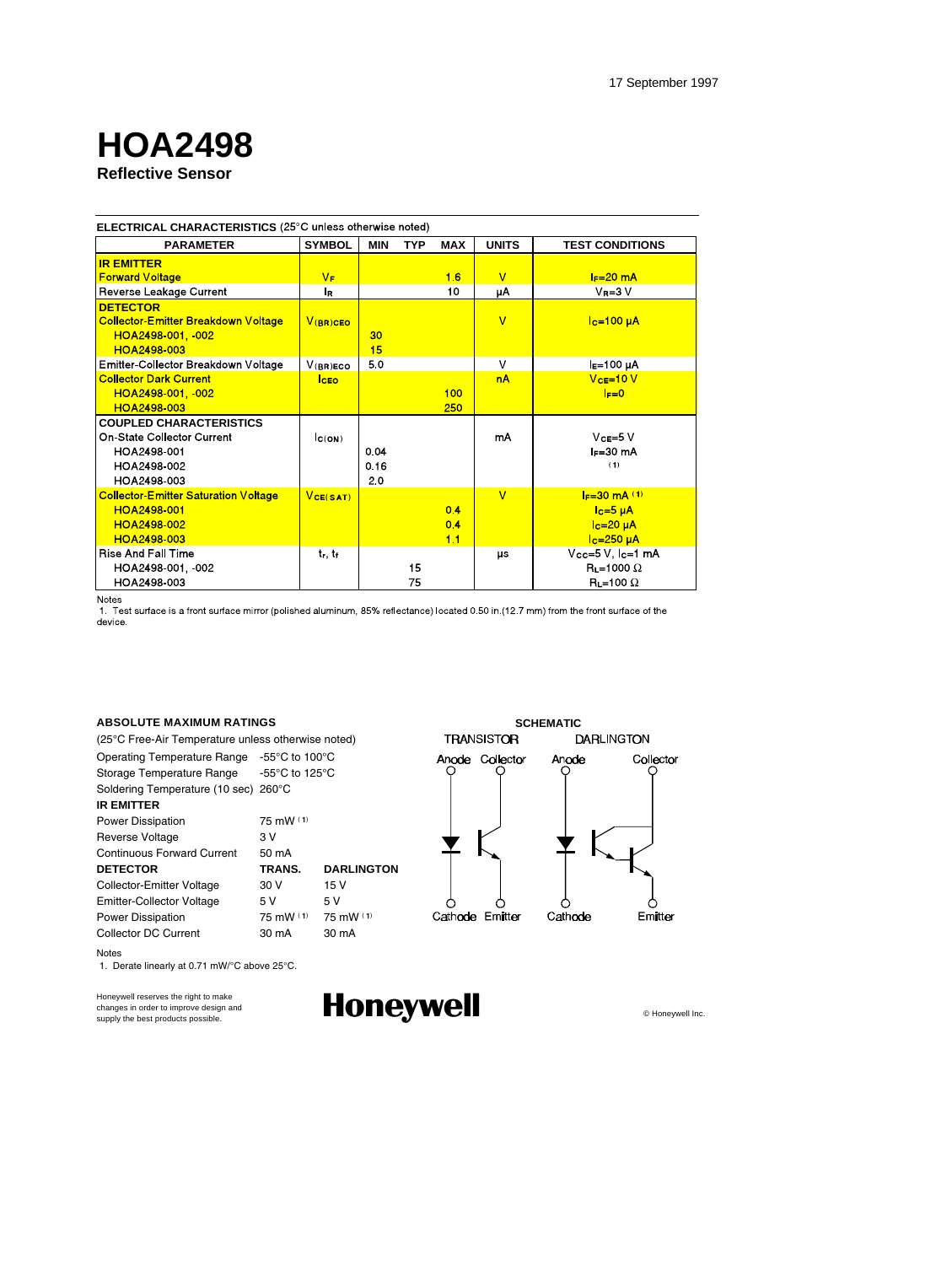## **Reflective Sensor HOA2498**





Honeywell reserves the right to make<br>changes in order to improve design and